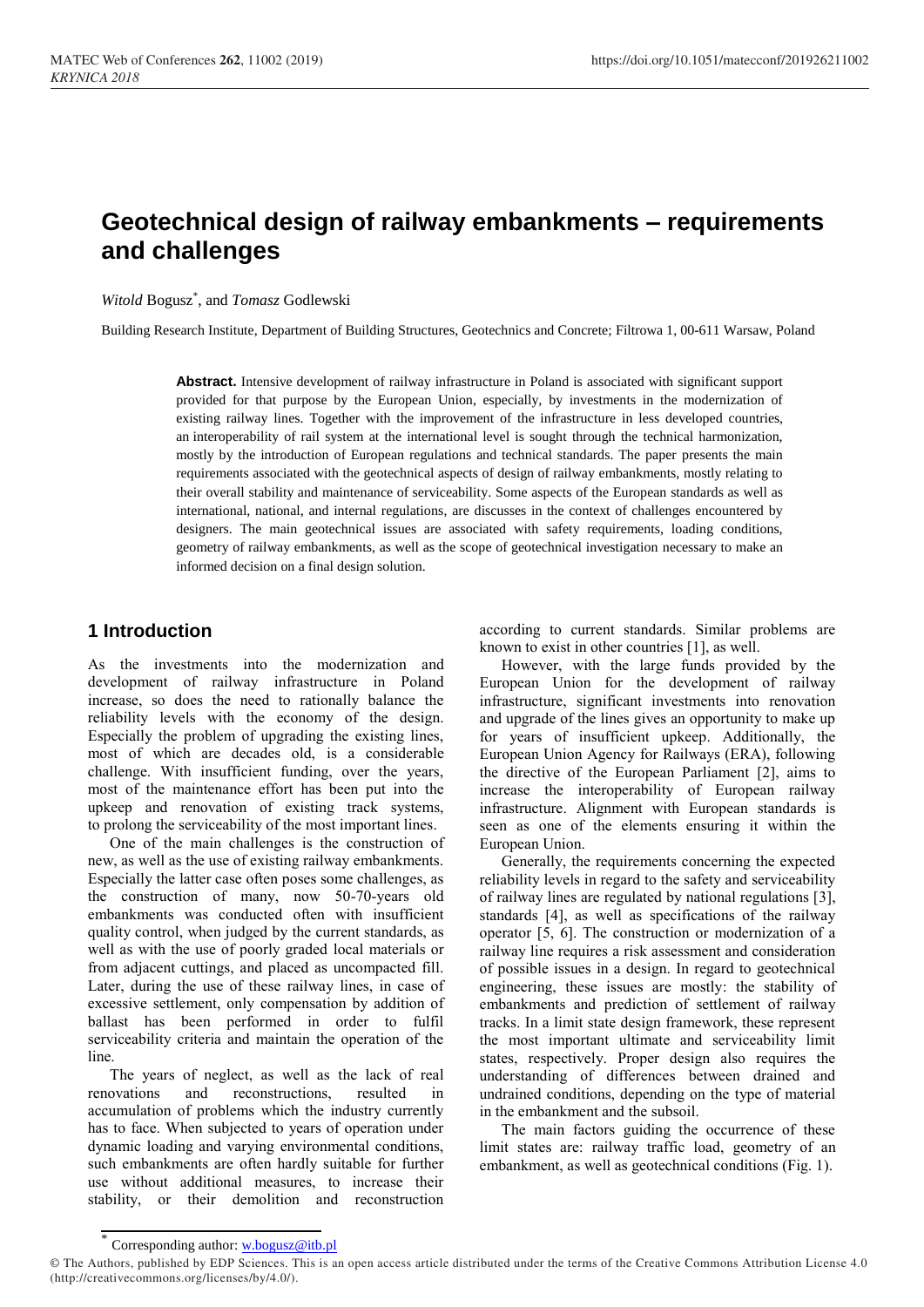

**Fig. 1.** Main factors guiding the occurrence of limit states for railway embankments.

## **2 Stability requirements**

Usually, the main limit state that has to be considered, in order to ensure safety and sufficient reliability of a railway embankment, is the overall stability under the traffic load. The possibility of a loss of stability is often mostly affected by the imposed loads, the geometry of the embankment, as well as the ground conditions. Therefore, assumptions concerning loading conditions, designed geometry or any implemented changes, and the knowledge of geotechnical conditions, are the main aspects that a designer has to establish before the analysis (Fig. 1). Furthermore, with loading conditions characteristic for railway lines (i.e. cyclic and fast occurring loading), when fine grained soils are present, usually both drained and undrained stability analysis should be considered. The former include the effective stresses analysis  $\sigma'$  (Fig. 2a) with the use of effective strength parameters (*φ'* – angle of shearing resistance; *c'* – effective cohesion) for the soil, while the latter is performed for total stresses  $\sigma$  (Fig. 2b) and undrained shear strength  $c<sub>u</sub>$  should then be used.



**Fig. 2.** Shear strength in case of: a) effective stresses analysis, b) total stresses analysis.

Another aspect for consideration, is the reference reliability level, considered to provide sufficient margin of safety. In stability analysis, it can be considered in terms of global safety factor, partial safety factors, reliability index or probability of failure. Generally, it should be established by a railway line operator as a targeted safety level that a designer should achieve.

#### **2.1 Global safety factors**

The concept of a global safety factors is based on the assumption that characteristic values of loads,

parameters, and resistances are used, and a one lumped factor of safety is applied to ensure that sufficiently low probability of failure is achieved. This approach was often used in the past for many geotechnical problems and do not provide a good representation of safety level, but it is intuitively understood by most engineers and non-engineers.

This approach in stability analysis is still often used for railway embankments. The values of global safety factors, still in use and required by the railway specification Id-3 [\[6\]](#page-6-5) are as follows for:

| - new railways -                      | $F = 2.0$ ; |
|---------------------------------------|-------------|
| - operated railways -                 | $F = 1.5$ ; |
| - railways immediately after repair - | $F = 1.3.$  |

Generally, this approach can be associated with qualitative assessment of probability of failure [\[7\]](#page-6-6) and it is based on previous experience and practice.

#### **2.2 Partial safety factors**

Current European standard used for design and consideration of overall stability is the Eurocode 7 [\[4\]](#page-6-3). It presents the current state-of-the-art practice within the limit state design framework based on the application of partial safety factors. For the purpose of overall stability assessment according to the National Normative Annex (NNA) to the Eurocode 7 [\[4\]](#page-6-3), the design approach 3 and the following combination of partial safety factors sets should be used:

$$
A2 \, \text{``+''} \, M2 \, \text{``+''} \, R3 \tag{1}
$$

In this combination, the design parameters are obtained with the use of following partial factors:

| - permanent actions:                       | $\gamma$ <sub>G</sub> = 1,0; |
|--------------------------------------------|------------------------------|
| - variable actions (i.e. railway traffic): | $\gamma_0 = 1,3;$            |
| - effective angle of shear resistance:     | $\gamma_{\varphi} = 1,25;$   |
| - effective cohesion:                      | $\gamma_{c'} = 1,25;$        |
| - undrained shear strength:                | $\gamma_{\rm cu} = 1.4;$     |
| - resistance:                              | $\gamma_{\rm R,e} = 1,0.$    |

In contrary to the global safety factor approach, the design verification with the partial factors can include a check of the level of utilization  $\mu$ , which represent the ratio of design effects of the actions  $E_d$  to the design resistance *Rd*, which are based on abovementioned partial factors: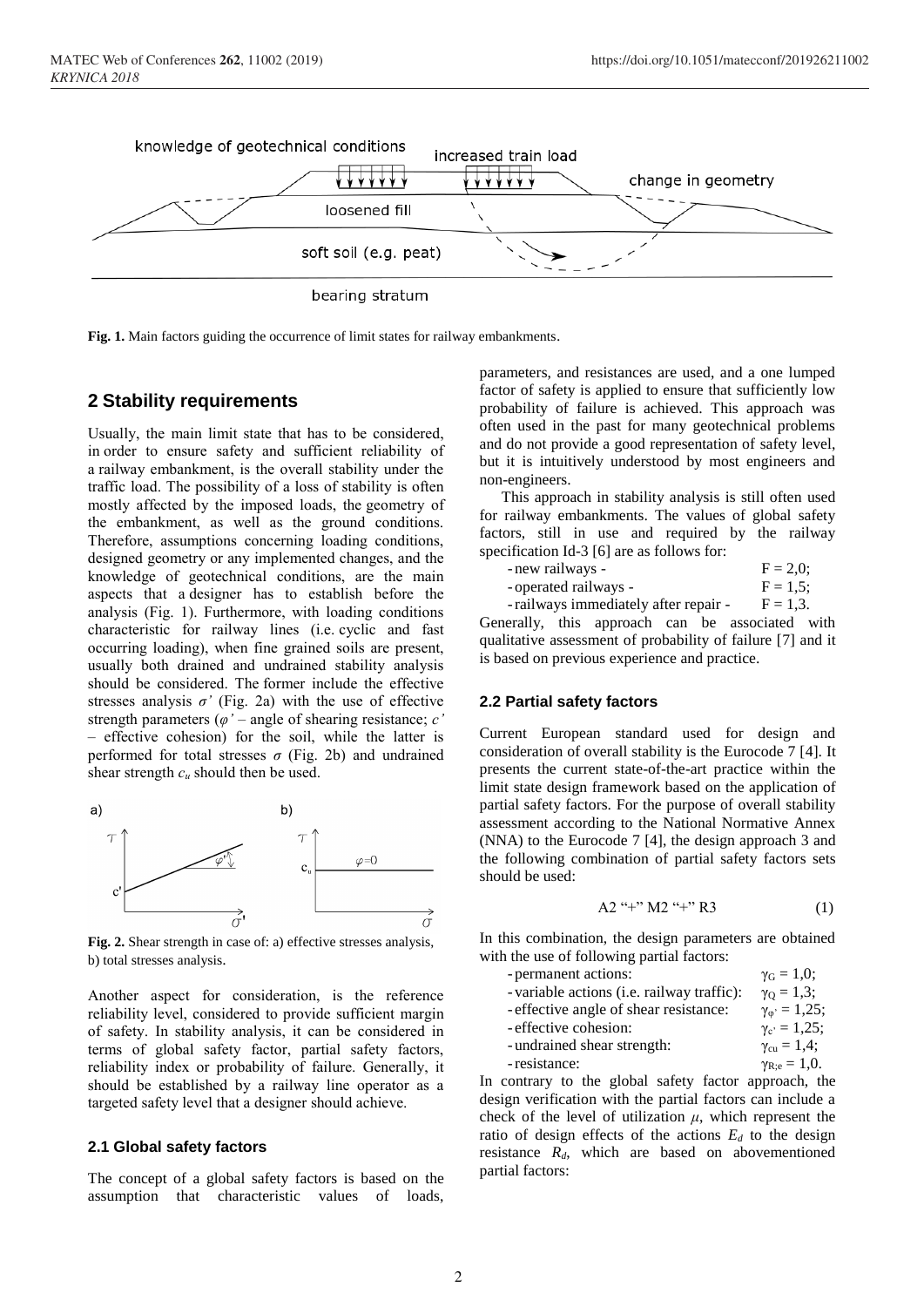$$
\mu = \frac{E_d}{R_d} \le 1\tag{2}
$$

When the value of this ratio is lower than or equal to one, the design has sufficient margin of safety as required by the code [\[4\]](#page-6-3). More information on this subject and the application of partial factors in stability analysis can be found in [\[8\]](#page-6-7). Furthermore, this approach had been considered for stability analysis in railway embankments by PKP PLK [\[9\]](#page-6-8), but it was not implemented as an official specification.

#### **2.3 Reliability based design**

The concept of Reliability Based Design (RBD) is gaining more favour among researchers and engineers. It is based on an assumption that the design uncertainties are directly taken into account in calculations and verification is conducted by comparing a predicted probability of failure with the maximum allowed one for a specific structure and mode of failure under consideration.

Even if it is not directly applicable in the everyday design, this concept may offer a way to better balance reliability with cost-effectiveness. For example, in Denmark, Eurocode-based approach to the design of railway embankments has been considered as overconservative and the probabilistic based approach was proposed [\[10\]](#page-6-9). It can be used either directly or as a way of calibrating partial safety factors to be more suitable for the specific application in railway embankment design.

#### **2.4 Design calculations**

For design purposes, stability analysis is conducted almost exclusively with the use of numerical methods. These may be based on traditional, analytical solutions, with iterative approach (Fig. 3), or more advanced methods like finite element method (FEM) (Fig. 4).

The former approach better suits as preliminary assessment technique when large number of crosssections along the railway line have to be analysed. The main advantages of such methods are the low number of input parameters as well as relatively shorter time for model preparation and of calculation. However, they are based on assumed failure surfaces, which may not provide the worst case scenario for more complex geotechnical conditions and may not accommodate introduction of additional structural elements.

FEM should be considered for detailed analysis of selected cross-sections, which preliminary assessment may point out as problematic. Although it requires more data for implementation, its main advantages are that the possible failure surface is not assumed *a priori* but it is a result of the calculations (Fig. 5), as well as it may serve for design of reinforcement or soil improvement. Additionally, with appropriate parameters provided, the same calculations can provide the prediction of deformations at the specific cross section. When it is justified, FEM may be used as well for analysis of spatial problems (3D).



**Fig. 3.** Example of a model and results of iterative calculations with assumed failures surfaces.



**Fig. 4.** Example of a FEM model.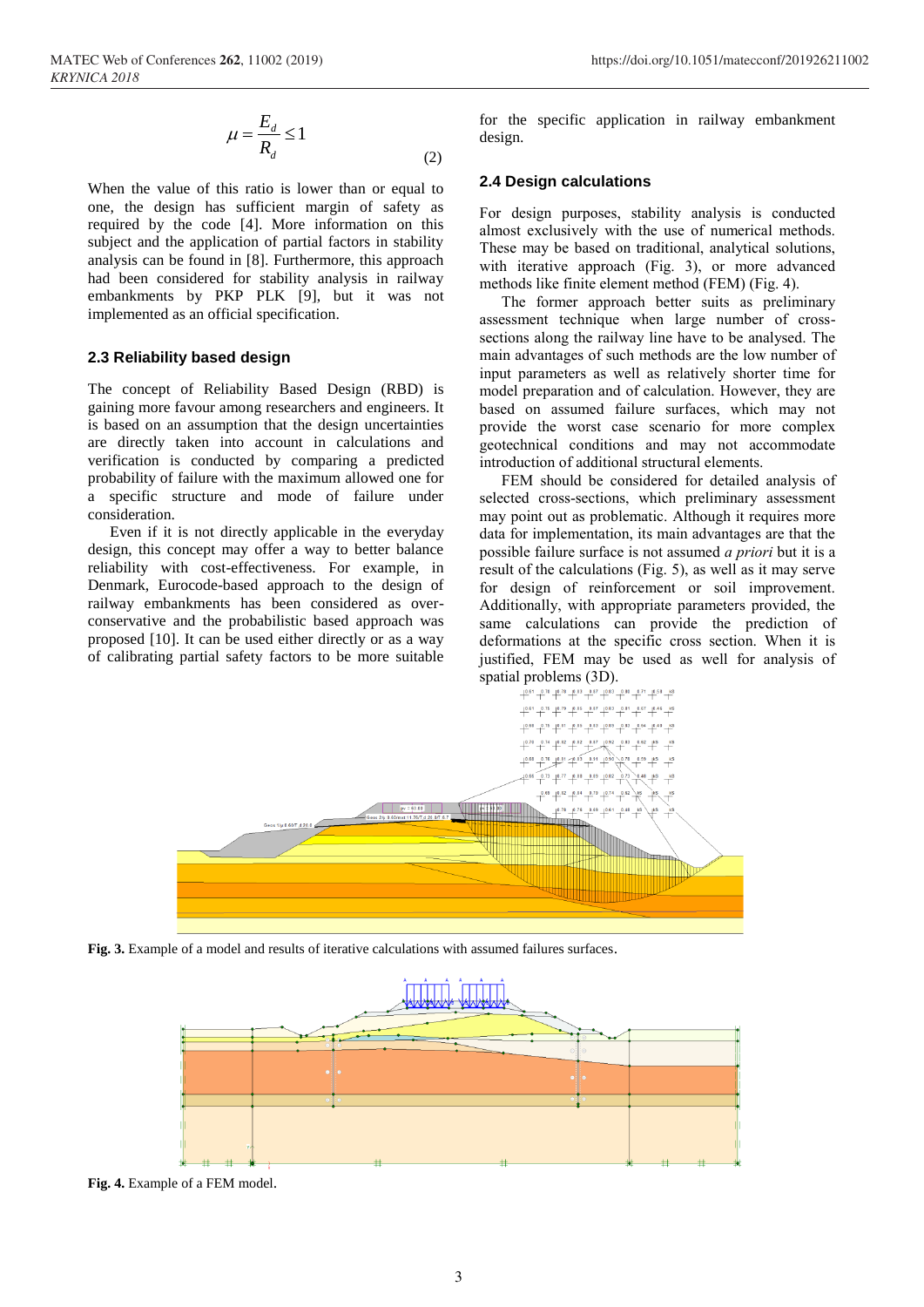

**Fig. 5.** Example of predicted failure surface with the use of FEM.

# **3 Serviceability requirements**

The second aspect of importance in design of railway embankments is the serviceability of a railway line, which is primarily associated with differential settlement along the line.

If no other values have been specified, PKP PLK [\[6\]](#page-6-5) requires that settlements of railway tracks should not exceed 4 mm/year over a distance of 30 m and 10 mm/year over 200 m. Moreover, the method from PN-81/B-03020 [\[11\]](#page-6-10) is recommended for settlement assessment. Should these values be exceeded, soil improvement is required, especially as one of the possible settlement reduction methods for railways over soft and consolidating soils.

Furthermore, to assess the measurement results in regard to different deformation parameters of the railway track, PKP PLK [\[5\]](#page-6-4) requires more specific parameters to be verified, depending on the type of measurements and the speed of the train allowed at the line.

The detailed analysis of soil-structure interaction in the case of railway lines is generally a complex issue, often significantly simplified for design purposes. A limited research has been conducted so far into this problem, as it is a highly multidisciplinary subject, which includes proper characterization of loads, assessment of dynamic response, load transfer to the

subsoil, and finally, the geotechnical conditions and modelling itself.

Generally, response of subsoil, even a relatively soft soil, is mostly undrained and elastic [\[12\]](#page-6-11). Furthermore, measurements show that at the depth of 2 m below sleepers, the influence of transient ground movements due to passing train is reduced to negligible values [\[13\]](#page-6-12). However, a critical train speed exists above which a track bed failure may occur, resulting in excessive settlement of the tracks [\[14\]](#page-6-13). Furthermore, for soft subsoil subjected to self-weight of the embankment, settlement can strongly depend on the long-term consolidation and creep processes.

## **4 Railway traffic loads requirements**

Railway traffic loading has a large influence on the probability of failure for certain failure mechanisms, including overall stability and predicted settlement during the operation of the line. The loads assumed for the design purposes nowadays have to be increased in comparison to previous assumptions as the maximum allowed train speed for the line increases.

Currently, Polish railway authorities [\[5\]](#page-6-4) accept the methodology presented in the European standard PN-EN 15528 [\[15\]](#page-6-14), where traffic load is based on the class assigned by PKP. This classification is based on the axle load, line load, geometry of the railway car, as well as the speed.



**Fig. 6.** Load models in PN-EN 1991-2: a) LM 71; b) SW/0 and SW/2.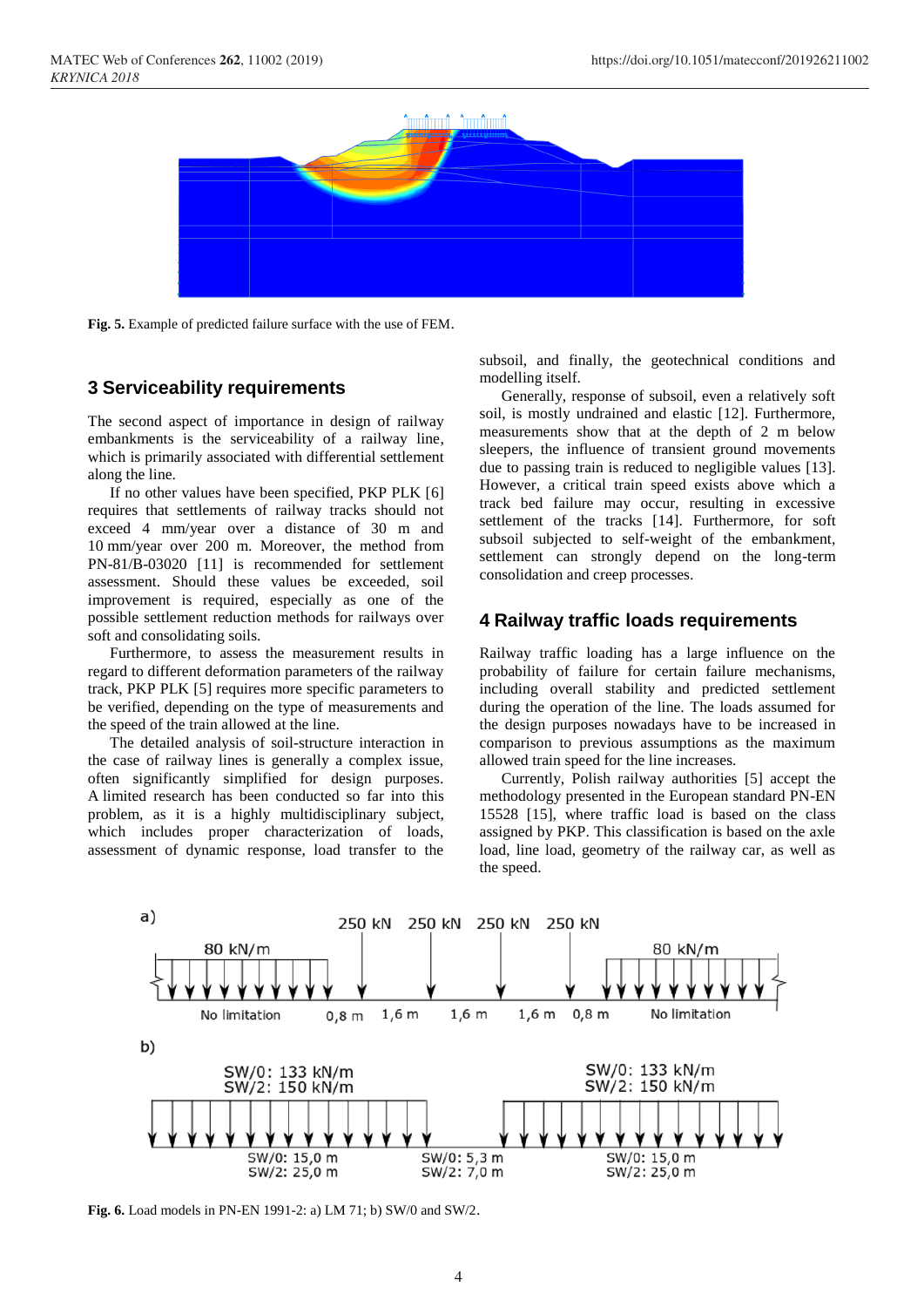However, loads in the European standard PN-EN 15528 [\[15\]](#page-6-14) should be used only for classification purposes of existing structures. For design of new structures, Eurocode 1 and models presented therein have to be used. In coming years, they may be subjected to some changes as the current works on evolution of Eurocodes progress, and the issue of traffic loads has been specifically raised in some of the discussions.

From geotechnical perspective, an additional issue is of importance. Geotechnical calculations for design purposes are conducted primarily for representative cross-sections, perpendicular to the line. This approach requires that the load models specified along the line are transformed into a distributed load, which results in an approximation of given load models for plain strain (2D) representation.

## **4.1 According to PN-EN 1991**

Eurocode 1 [\[16\]](#page-6-15) distinguishes four different models characterizing rail traffic:

-Load Model 71 (LM71) – Fig. 6a;

 $-SW$  (SW/0 and SW/2) – Fig 6b;

- "unloaded train";

-High Speed Load Model (HSLM).

Normal rail traffic on mainline railways, according to this standard, should be represented by LM71 model, heavy loads by SW/2, and passenger trains at speeds exceeding 200 km/h by HSLM.

Moreover, depending whether the expected load at a specific line is heavier or lighter than normal one, a classified vertical load is derived with the application of a factor α, which can range between  $0,75 \div 1,46$ .

In regard to geotechnical analysis, according to Eurocode 1 [\[16\]](#page-6-15), for assessment of global effects, the equivalent characteristic vertical load may be uniformly distributed over a width of 3,0 m at a level 0,7 m below the running surface of the track.

Furthermore, although a dynamically induced response can reach 55% of that generated by the axle load [\[17\]](#page-6-16), according to the Eurocode [\[16\]](#page-6-15), no dynamic factor needs to be applied in calculations concerning a geotechnical structure, i.e. an embankment.

#### **4.2 According to PN-EN 15528**

The standards [\[15\]](#page-6-14) is one of the foundations for interoperability of railway infrastructure in the European Union. It includes load models for a range of line categories  $(A + E6)$  as a classification system for existing lines.

In comparison with Eurocode 1 [\[16\]](#page-6-15), it provides wider range of different load models. Some of them, referenced in specifications of PKP PLK [\[5\]](#page-6-4), are presented in Fig. 7. The most current version of the standard includes also additional models for very heavy traffic.



**Fig. 7.** Load models referenced by PKP PLK [\[5\]](#page-6-4) from PN-EN 15528 [\[15\]](#page-6-14).

<sup>\*</sup> Corresponding author: [w.bogusz@itb.pl](mailto:w.bogusz@itb.pl)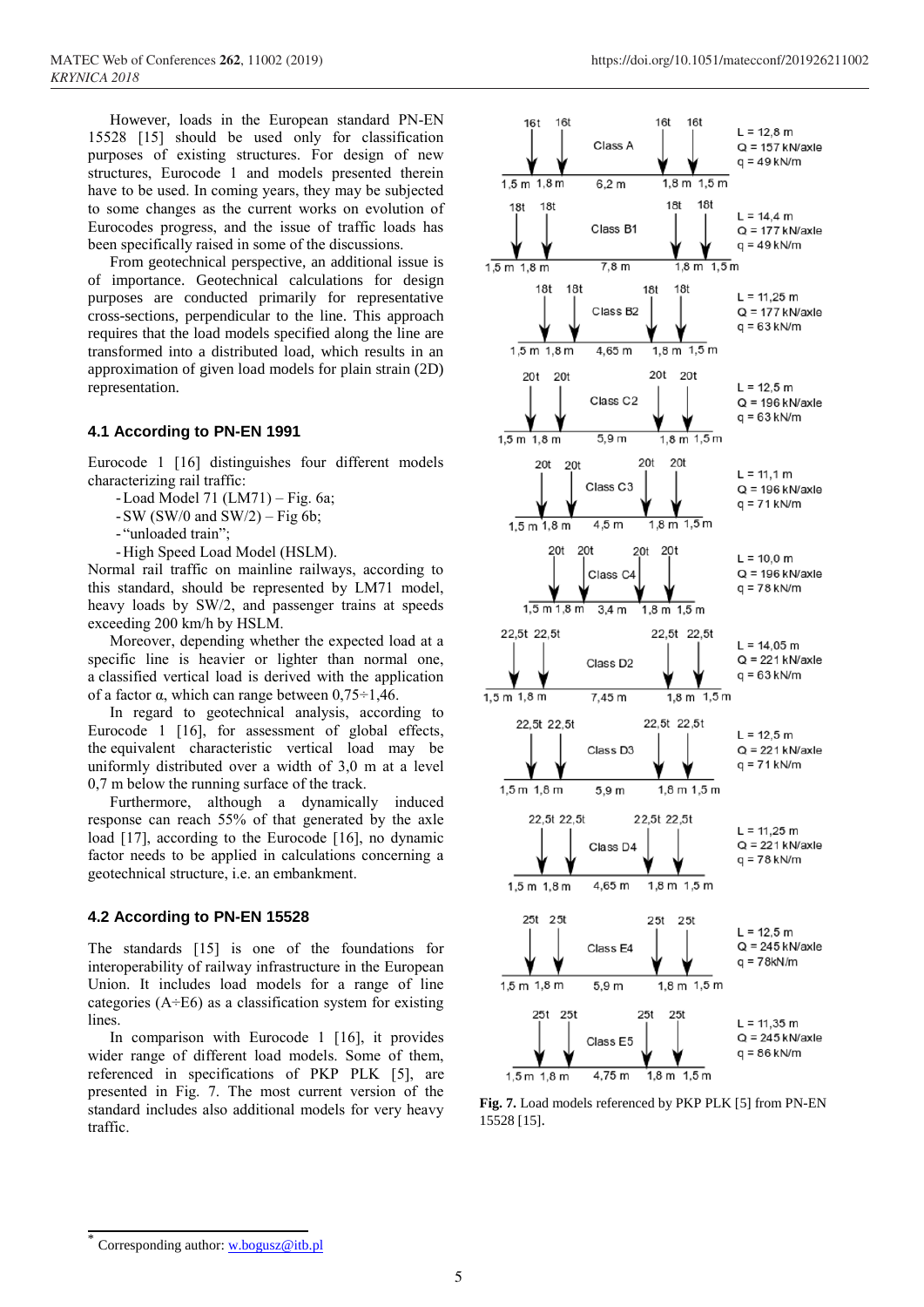

**Fig. 8.** Approximation of different load models for stability analysis in plain strain conditions.

However, even the heaviest of presented models are characterized by loads lower than resulting from LM71 in Eurocode 1 [\[16\]](#page-6-15). Therefore, the requirements for designed structures are significantly higher than for existing ones. For example, when a linear load along the line or approximated one for plain strain conditions is considered in stability analysis (Fig. 8), Eurocode 1 requires the use of  $156$  kN/m and  $52$  kN/m<sup>2</sup>, respectively. At the same time, the values of these loads resulting from model representing class E5 reach only 86 kN/m and 28,7 kN/m<sup>2</sup>, respectively.

## **5 Geometry**

As the existing and designed railway lines are often restricted by available space for a construction of embankments, their geometry is usually guided by factors other than just the stability requirements. Especially, a change of geometry during modernization, often due to drainage construction (Fig. 1), may have a significant impact on stability conditions if soft soil strata are present below the embankment. Cross-section design seldom accounts for ground conditions, as it is not the main area of focus for designers of railway lines.

## **6 Geotechnical conditions**

Often very variable soils, especially for modernized railway embankments, are present along the railway line, which require thorough and risk-based geotechnical investigation.

PKP PLK [\[68\]](#page-6-5) divides geotechnical investigation into two phases, initial at the planning phase, and detailed at the building permit design phase. However, further investigation should be considered at the executive design phase to further optimize design solutions. Moreover, additional investigation may be required even during the construction. The scope of investigation should aim to decrease uncertainty of the

geotechnical design model, sufficiently for a given stage of the project. More specific requirements concerning the scope of investigation were given by PKP PLK [\[18\]](#page-7-0), based on the joint work of Building Research Institute (ITB), Road and Bridge Research Institute (IBDiM), and Polish Geological Institute (PIG).

When planning geotechnical investigation, the number of test points, when soundings are performed (CPTu, DMT, etc.), should correspond to the number of boreholes. As the boreholes are used for determination of subsoil layering and taking samples for laboratory testing, soundings can provide almost continues profile of a measured parameter. They can then be interpreted to assess geotechnical parameters of the subsoil, with better averaging over the soil mass than based on laboratory tests alone.

Generally, the reliability of obtained ground parameters and assumed geotechnical design model, including cross-sections along the line and perpendicular to it, have a direct impact on reliability of any design calculations. Especially when adopting Eurocode 7's partial safety factor approach, which generally is less conservative than the practice in Polish railway industry so far [\[3\]](#page-6-2), the scope and quality of investigation should be of utmost concern.

Furthermore, when reliable verification of serviceability in regard to settlements is considered, DMT is highly useful in determination of soil deformation modulus for calculation, as an alternative for more expensive laboratory tests. The correlations applied in practice, between probing results and information on soil conditions of a founded structure, just require regional adjustments, which are already available [\[19\]](#page-7-1). Comparison of settlement values, measured for almost 50 structures, with those obtained by dilatometer-based calculations is presented in Fig. 9, and it shows sufficiently high correlation ( $R^2 = 0.92$ ). The analysed set of structures composed mostly of buildings with shallow foundations.



**Fig. 9.** Calibration curve obtained for Polish conditions relating to measurements from literature [\[19\]](#page-7-1).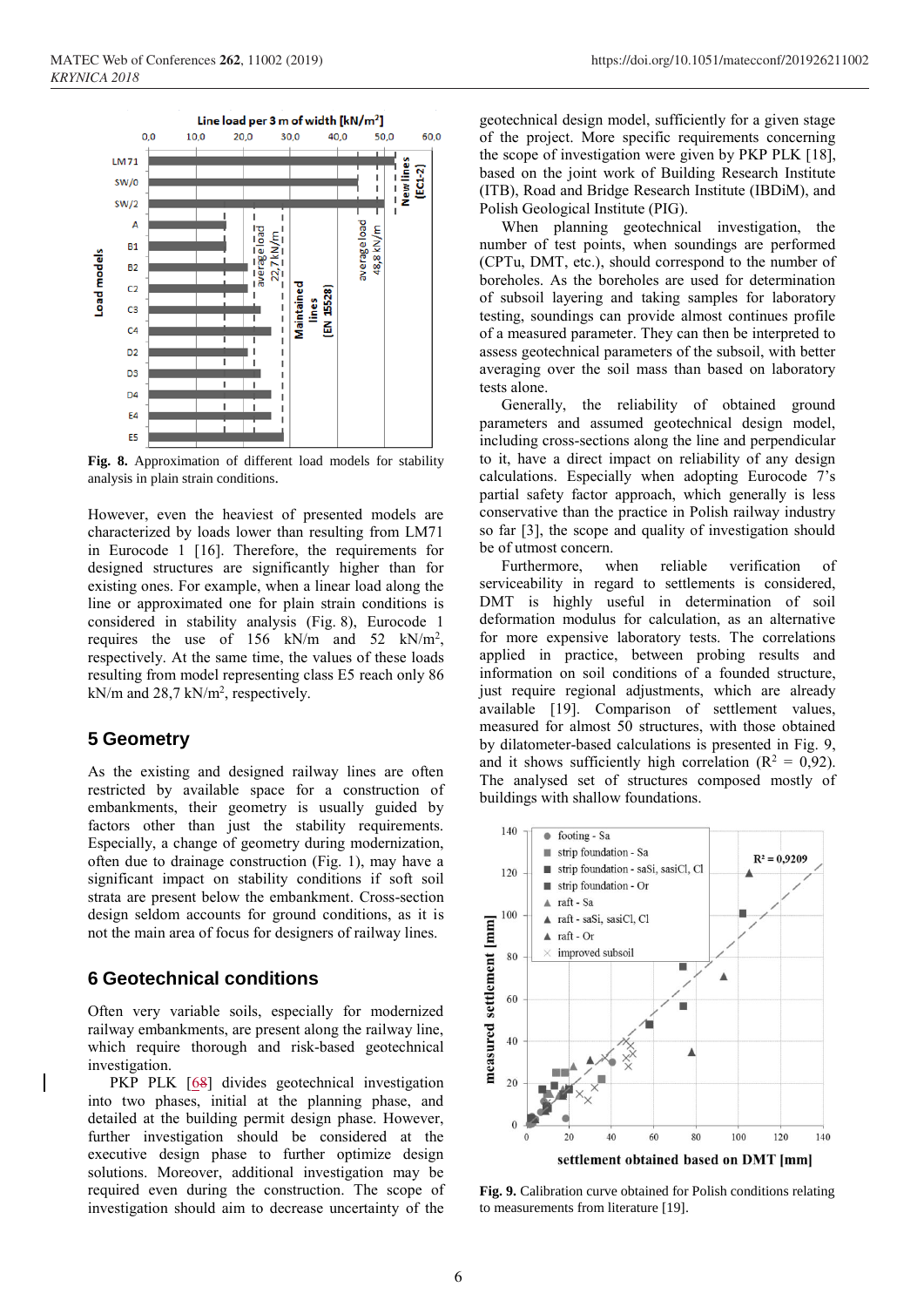In the case of founding an embankment on very soft or organic soils, in which the quality of drilling and collected samples is often insufficient, only in situ probing allows for obtaining reliable parameters for design calculations. Currently, when such soils are present, geotechnical investigators often describe these strata as non-bearing and do not conduct additional tests to verify their strength and deformation parameters. This approach, all too often, results in over-conservative design solutions due to lack of detailed characterisation and high level of uncertainty in the design assumptions. Proper investigation may provide enough information to optimise the design without the decrease in reliability.

Furthermore, due to dynamic character of the traffic load, geophysical methods allowing for assessment of a continuous profiles, should be used as well. Especially those which allow for qualitative and quantitative assessment, as well as estimation of dynamic stiffness of the subsoil, should be preferred. These methods include: Cross-Hole, SDMT, SCPTu, and CSWS/SASW. Dynamic stiffness can also be assessed in the laboratory with the use of Bender Element Test (BET).

However, application of the state-of-the-art methods alone may not be sufficient for obtaining reliable results. Certified and accredited subcontractors should be responsible for geotechnical investigations, and the equipment should be regularly checked and calibrated. As much importance should be given to the qualifications and experience of the personnel conducting *in-situ* and laboratory tests, as well.

# **7 Conclusions**

Some of the basic requirements and challenges associated with the design of railway embankments were presented in the paper. With the increase in funding provided for railway investments by the European Union, as well as the need to ensure the interoperability of railway infrastructure, adoption of the harmonized European standards plays an important role. However, some challenges are still present in regard to required reliability levels and factors that affect the selection of design solutions. These include mainly railway traffic loads, influence of the geometry and its changes, as well as the scope and quality of geotechnical investigation and obtained ground parameters. Generally, requirements currently used in Polish railway industry tend to be over-conservative in regard to expected level of safety as well as the loading conditions.

The differentiation of expected reliability level for new and existing lines, even when expressed by global safety factors, is hard to justify. Especially, when modernization of existing lines is considered, this results not only in the necessity of increasing the safety levels due to increased loading if speed of the line is increased, but also due to the fact that the construction itself is conducted. The discrepancy in the second factor, the railway traffic loads, is now a subject of concern during the works on the evolution of the Eurocodes (second generation planned for implementation in 2024) which may lead to changes in the Eurocode 1.

Finally, significant attention should be paid to the quality of the geotechnical investigation as it has a direct impact on the reliability of the design. Low quality of the investigation and uncertainty in the parameters estimation may result in over-conservative assumptions of designers, who are responsible, and by law personally liable, for the effects of their design assumptions.

## **References**

- <span id="page-6-0"></span>1. RSSB, RSSB 1386 (Revised) The effects of railway traffic on embankment stability – Final report (Mott MacDonald, 2011)
- <span id="page-6-1"></span>2. The European Parlament, Directive 2016/797 on the interoperability of the rail system within the European Union (2016)
- <span id="page-6-2"></span>3. MTiGM, The regulation on technical requirements for railway infrastructure (in Polish) (1998)
- <span id="page-6-3"></span>4. PN-EN 1997-1: 2004 + NA: 2008 Eurocode 7: Geotechnical design – Part 1 : General rules (2004)
- <span id="page-6-4"></span>5. PKP PLK, Technical specification concerning maintenance of railway lines Id-1 (2005)
- <span id="page-6-5"></span>6. PKP PLK, Technical specification concerning maintenance of railway lines Id-3 (2009)
- <span id="page-6-6"></span>7. ITB, Recommendation no. 424 on slope stability assesment (in Polish) (2006)
- <span id="page-6-7"></span>8. W. Bogusz, Acta Scient. Polon. Architectura 12(3), 27-38 (2013)
- <span id="page-6-8"></span>9. PKP PLK, Slope stability calculations according to PN-EN 1997-1. Part I: Normative assumptions for assessing slope stability of railway embankments. ILK draft – (in Polish; unpublished) (2012)
- <span id="page-6-9"></span>10. M.R. Lodahl, K.T. Brodbaek, C.S. Sorensen, J. Rock Mech. Geotech. Eng. **6**, 150-155 (2014)
- <span id="page-6-10"></span>11. PN-81/B-03020 Design of spread foundations (1981)
- <span id="page-6-11"></span>12. M.T. Hendry, C.D. Martin, S.L. Barbour, Can. Geotech. J. **50**, 467-480 (2013)
- <span id="page-6-12"></span>13. J.A. Priest, W. Powrie, L. Yang, P.J. Grabe, C.R.I. Clayton, Geotechnique **60**, 9, 667–677 (2010)
- <span id="page-6-13"></span>14. Q.D. Sun, B. Indraratna, S. Nimbalkar, Geotechnique **64**, 9, 746–751 (2014)
- <span id="page-6-14"></span>15. PN-EN 15528 Railway applications - Line categories for managing the interface between load limits of vehicles and infrastructure (2015)
- <span id="page-6-15"></span>16. PN-EN 1991-2 Eurocode 1: Actions on structures. Part 2: Traffic loads on bridges (2007)
- <span id="page-6-16"></span>17. H. Yao, Z. Hu, Z. Lu, H. Wang, ASCE Inter. J. Geomech. (2015)